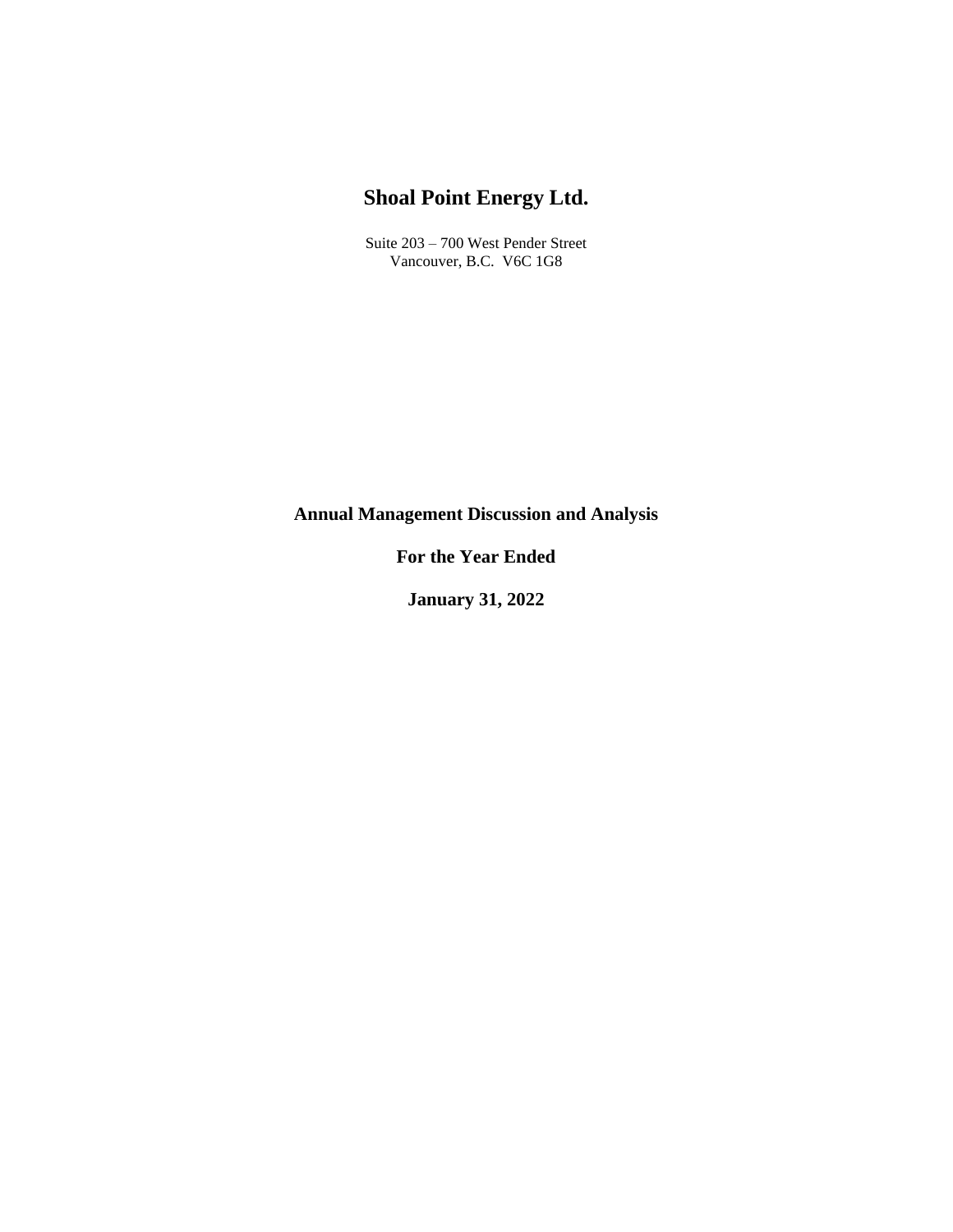The following Management Discussion and Analysis of Shoal Point Energy Ltd. ("Shoal Point" or the "Company") was prepared as of May 26, 2022 and should be read in conjunction with the annual audited financial statements for the year ended January 31, 2022. The financial statements have been prepared in accordance with International Financial Reporting Standards ("IFRS") as issued by the International Accounting Standards Board ("IASB"). Additional information relating to the Company may be found on SEDAR at [www.sedar.com,](http://www.sedar.com/) and on the Company's website at [www.shoalpointenergy.com.](http://www.shoalpointenergy.com/)

#### *CAUTION REGARDING FORWARD LOOKING STATEMENTS*

*Except for statements of historical fact relating to the Company, certain information contained in this MD&A constitutes "forward-looking information" under Canadian securities legislation. Forward-looking information includes, but is not limited to, statements with respect to the potential of the Company's properties; the future price of oil and natural gas; success of exploration activities; cost and timing of future exploration and development; the estimation of oil and natural gas reserves and resources; conclusions of economic evaluations; requirements for additional capital; and other statements relating to the financial and business prospects of the Company.*

*Generally, forward-looking information can be identified by the use of forward-looking terminology such as "plans", "expects" or "does not expect", "is expected", "budget", "scheduled", "estimates", "forecasts", "intends", "anticipates" or "does not anticipate", "believes", or variations of such words and phrases. Forward-looking information may also be identified in statements where certain actions, events or results "may", "could", "would", "might" or "will be taken", "occur" or "be achieved".* 

*Forward-looking information is based on the reasonable assumptions, estimates, analysis and opinions of management made in light of its experience and its perception of trends, current conditions and expected developments, as well as other factors that management believes to be relevant and reasonable in the circumstances at the date that such statements are made.* 

*Forward-looking information is inherently subject to known and unknown risks, uncertainties and other factors that may cause the actual results, level of activity, performance or achievements of the Company to be materially different from those expressed or implied by such forward-looking information, including but not limited to risks related to:*

- *The Company's goal of creating shareholder value by concentrating on the acquisition and development of properties that have the potential to contain economic resources;*
- *• Management's assessment of future plans for the Humber Arm oil-in-shale, Newfoundland, Canada;*
- *Management's economic outlook regarding future trends;*
- *The Company's ability to meet its working capital needs at the current level in the short term;*
- *Expectations with respect to raising capital;*
- *Sensitivity analysis on financial instruments may vary from amounts disclosed; and*
- *Governmental regulation and environmental liability.*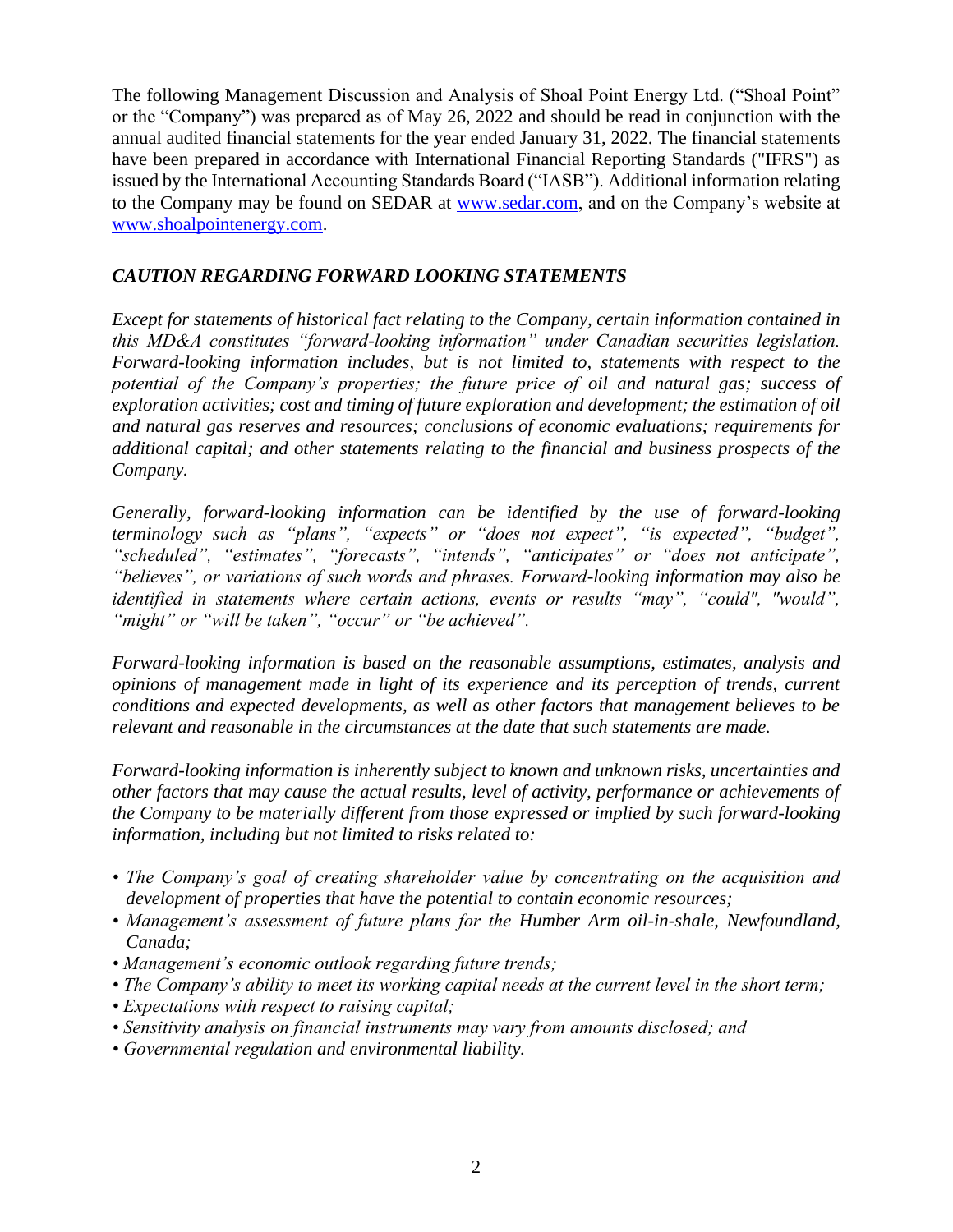*Although management of the Company has attempted to identify important factors that could cause actual results to differ materially from those contained in forward-looking information, other factors could also cause materially different results. There can be no assurance that forwardlooking statements will prove to be accurate, as actual results and future events could differ materially from those anticipated in such statements. Accordingly, readers should not place undue reliance on forward-looking information. The Company does not undertake to update any forwardlooking information, except in accordance with applicable securities laws.*

#### **COMPANY PROFILE**

Shoal Point Energy Ltd. (the "Company") was incorporated on December 22, 2006 under the Business Corporations Act (Alberta). The Company was incorporated for the purpose of acquisition, exploration and development of oil and natural gas properties in Canada and later expanded its area of interest to include the United States. The Company's administrative office is located at suite 203 – 700 West Pender Street, Vancouver, B.C. V6E 3V7. On October 26, 2010, the Company filed articles of continuance in Ontario. On November 23, 2010, the Company began trading on the CNSX (now the CSE) under the symbol SHP.

# **EXPLORATION ACTIVITIES AND OUTLOOK**

#### Newfoundland, Canada

On June 12, 2014, the Company issued an updated NI 51-101 compliant resource estimate, with an effective date of March 31, 2014, and is available on the Company web site at [www.shoalpointenergy.com.](http://www.shoalpointenergy.com/) The report is also available on SEDAR at [www.sedar.com.](http://www.sedar.com/)

The following table contains estimates of Total Undiscovered Petroleum Initially in Place (PIIP) and estimates of Prospective (Recoverable) Resources contained in the Humber Arm Allochthon formation within the Exploration License that Shoal Point Energy has rights to in western Newfoundland:

|                       |                                |  |                              | <b>Gross</b> |              |              | <b>Working Interest</b> |              |             |
|-----------------------|--------------------------------|--|------------------------------|--------------|--------------|--------------|-------------------------|--------------|-------------|
|                       |                                |  |                              | Low          | <b>Best</b>  | <b>High</b>  | Low                     | <b>Best</b>  | <b>High</b> |
| <b>Resource Class</b> |                                |  | <b>MMstb</b>                 | <b>MMstb</b> | <b>MMstb</b> | <b>MMstb</b> | <b>MMstb</b>            | <b>MMstb</b> |             |
|                       |                                |  | <b>Cumulative Production</b> | 0            | 0            | 0            | 0                       | 0            | 0           |
|                       |                                |  | <b>Remaining reserves</b>    | $\Omega$     | $\Omega$     | $\Omega$     | $\Omega$                | 0            | O           |
|                       |                                |  | Surface loss/shrinkage       | $\Omega$     | $\Omega$     | $\Omega$     | $\Omega$                | 0            | 0           |
|                       | <b>Total Commercial</b>        |  | $\bf{0}$                     | $\Omega$     | $\Omega$     | 0            | 0                       | 0            |             |
|                       |                                |  | Contingent resources         | 0            | $\Omega$     | $\mathbf{0}$ | $\Omega$                | 0            | 0           |
|                       |                                |  | Unrecoverable                | 0            | $\Omega$     | 0            | 0                       | 0            | 0           |
|                       |                                |  | Total sub-commercial         | $\Omega$     | $\Omega$     | $\Omega$     | 0                       | 0            | 0           |
|                       | <b>Total discovered PIIP</b>   |  | $\Omega$                     | $\Omega$     | $\Omega$     | 0            | 0                       | $\Omega$     |             |
|                       |                                |  | Prospective resources        | 177.3        | 428.4        | 908.6        | 177.3                   | 428.4        | 908.6       |
|                       |                                |  | Unrecoverable                | 2,874.5      | 6,119.7      | 10,889.7     | 2,874.5                 | 6,119.7      | 10,889.7    |
|                       | <b>Total undiscovered PIIP</b> |  | 3,051.8                      | 6,548.1      | 11,798.3     | 3,051.8      | 6,548.1                 | 11,798.3     |             |
| <b>Total PIIP</b>     |                                |  |                              | 3,051.8      | 6,548.1      | 11,798.3     | 3,051.8                 | 6,548.1      | 11,798.3    |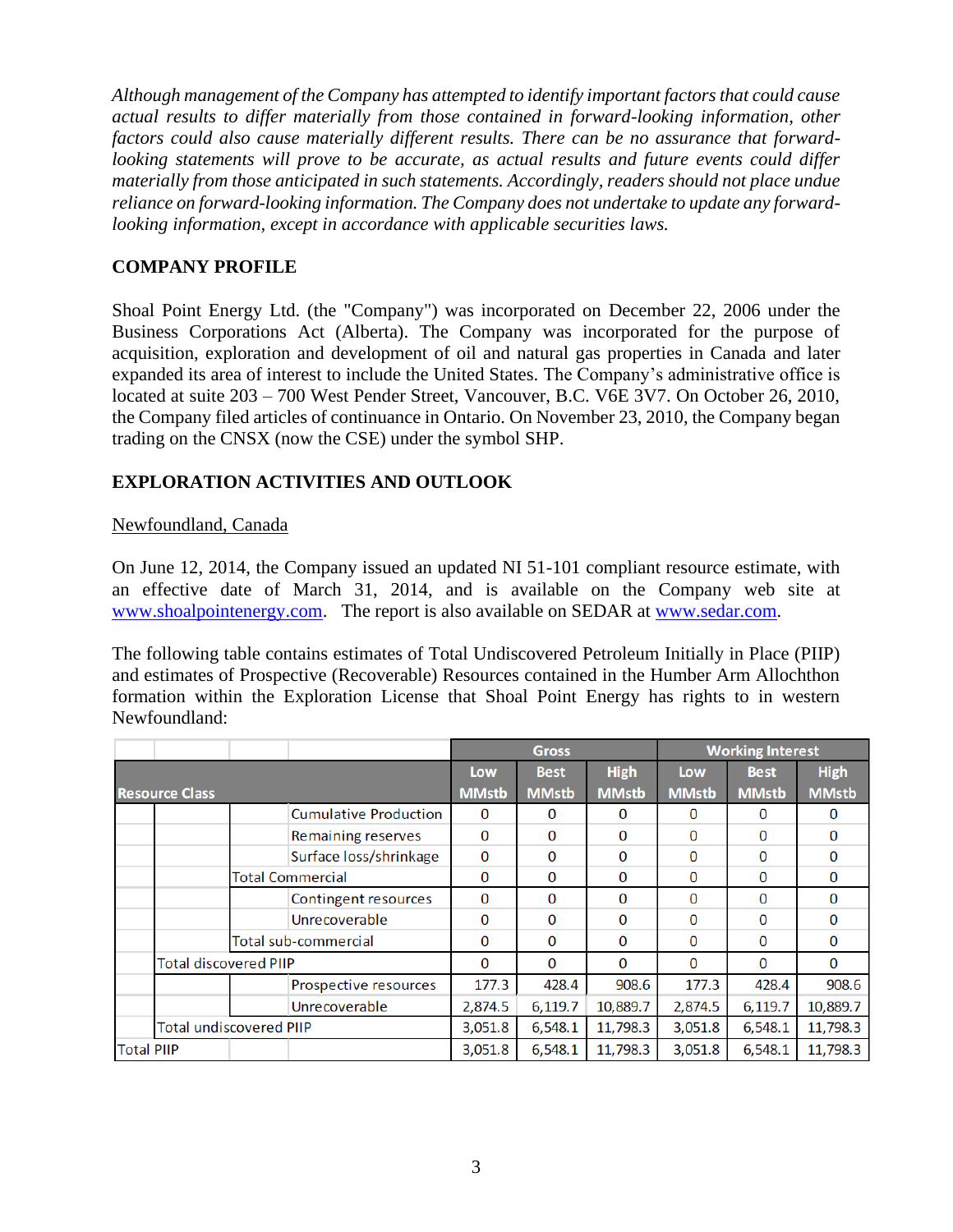Prospective resources are defined as those quantities of petroleum estimated, as of a given date, to be potentially recoverable from undiscovered accumulations by application of future development projects. Prospective resources are further subdivided in accordance with the level of certainty associated with recoverable estimates assuming their discovery and development and may be subclassified based on project maturity. Prospective resources have both an associated chance of discovery (geological chance of success) and a chance of development (economic, regulatory, market, facility, corporate commitment or political risks). The chance of commerciality is the product of these two risk components. The Province of Newfoundland and Labrador currently has a moratorium on hydraulic fracturing in place. The prospective resource estimates referred to herein have not been risked for either the chance of discovery or the chance of development. There is no certainty that any portion of the resources will be discovered. If discovered, there is no certainty that it will be commercially viable to produce any portion of the resources.

The Low Estimate represents the  $P_{90}$  values from the probabilistic analysis (i.e. the value is greater than or equal to the  $P_{90}$  value 90% of the time), while the Best Estimate represents the  $P_{50}$  values and the High Estimate represents the  $P_{10}$ . Actual resources may be greater or less than those calculated.

In November of 2013, the Minister of Natural Resources announced that applications for hydraulically fracturing wells would not be accepted which effectively imposed a moratorium. Our property may require hydraulic fracturing to achieve commercial production. In October 2014, the Government of Newfoundland appointed five members to the Newfoundland and Labrador Hydraulic Fracturing Review Panel ("NLFRP") to study the socio-economic and environmental impacts of hydraulic fracturing in western Newfoundland. The report was made public on May 31, 2016. The Company is disappointed in the report, which recommends, among other things, significant further study before hydraulic fracturing could be considered.

The Company submitted a summary planning document to the applicable regulators in Newfoundland and Labrador ("C-NLOPB") which did not involve hydraulic fracturing. The Board of the C-NLOPB met on July 25, 2017 and voted to reject our application to re-enter and test an existing well. The Company has received a written response as to why the planning document was rejected.

After assessing the C-NLOPB decision, the Company, on April 10, 2019, submitted a letter to the Board proposing to do other work on exploration license 1070 ("EL 1070") while remaining in diligent pursuit of well 3K-39. The proposal was rejected by the C-NLOPB, and no substantive expenditure on further exploration has been planned; accordingly, the previously capitalized cost of \$2,176,303 was written off during the year ended January 31, 2020.

Management of Shoal Point continues to believe EL 1070 in Western Newfoundland represents a tremendous economic opportunity for the shareholders of the Company. The Humber Arm Allochthon also represents an opportunity for the people of Western Newfoundland to develop a significant oil industry that will create jobs and generate revenues for the government from both royalties and taxes.

Shoal Point Energy holds tenure in EL 1070 by virtue of its "diligent pursuit" of well 3K-39. The Canada Newfoundland and Labrador Offshore Petroleum Board (C-NLOPB), in a letter to then partner Black Spruce Exploration Corp. dated April 12, 2013, extended the target date for recommencing operations on EL 1070 until a reasonable time period following the completion of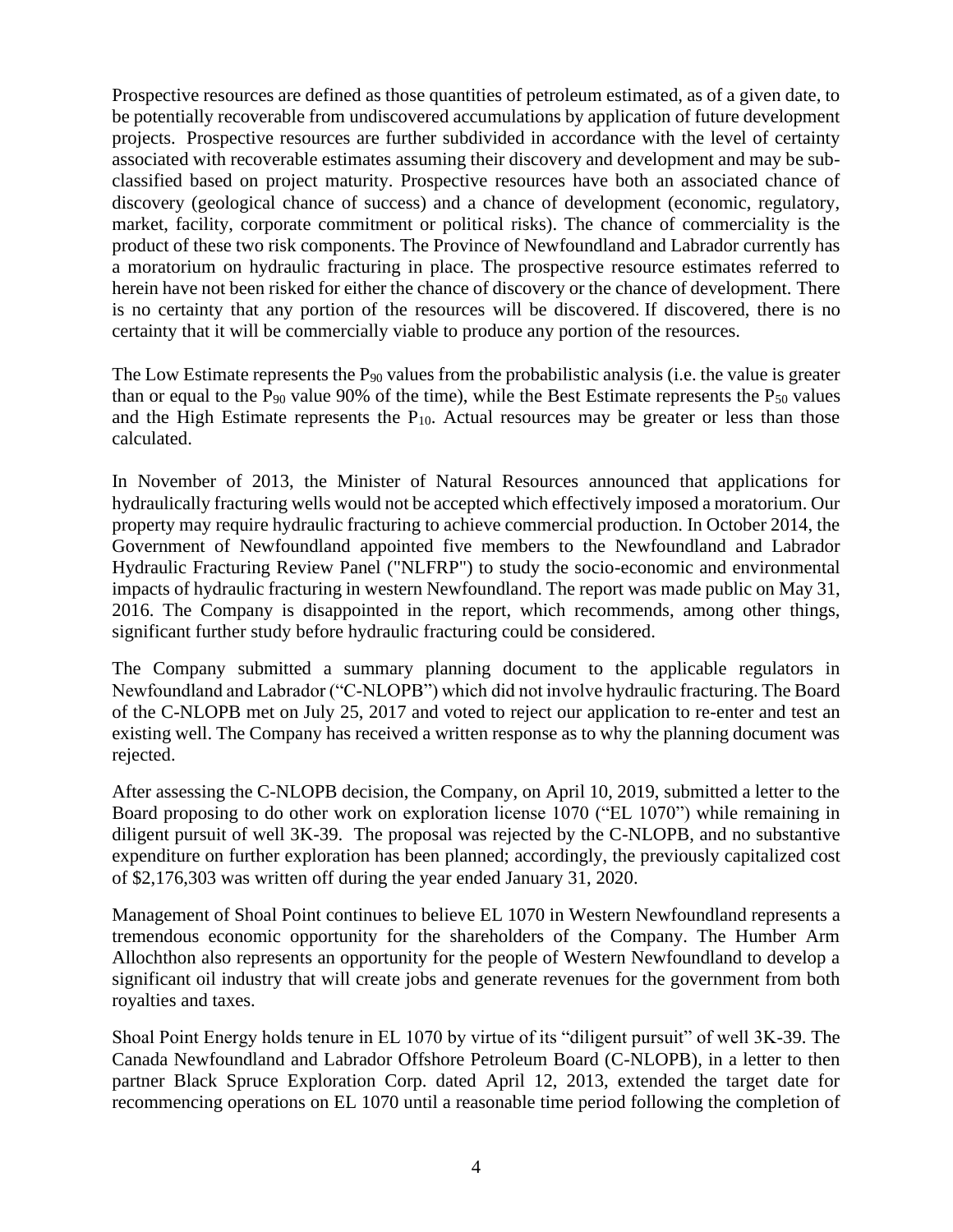the regulatory approval process. On July 23, 2014 the Company delivered the end of well report for the 3K-39Z to the C-NLOPB and delivered the first end of well report for the 3K-39 on August 21, 2014. The Company continues to provide regular activity updates to the C-NLOPB.

#### Mount Evans, Kansas, USA

On June 7, 2019, the Company entered into a farm in agreement with Shelby Resources LLC in the Mount Evans prospect in Kansas. The farm in agreement has a five-year term.

Pursuant to the terms of the agreement, the Company would earn a 65% working interest of an 80% net revenue interest by paying US\$75,000 (paid), financing a 3D seismic shoot over approximately 5,700 acres at an estimated cost of US\$420,000 (paid), and drilling the first well to casing point to a depth of approximately 4,700 feet or the bottom of the Arbuckle Formation for an estimated cost of US\$135,000 (paid). Completing and equipping the first well and all operations on subsequent wells will be paid for by the Company proportionate to its 65% working interest. The Area of Mutual Interest is 121 square miles. During the year ended January 31, 2020 the Company completed all earn-in requirements earning a 65% working interest in the joint venture.

On August 16, 2019, the Company announced that the 3-D seismic data acquisition program at the Mount Evans project in Kansas was complete. The seismic survey covered 10 square miles out of the 121 square mile Area of Mutual Interest that the Company shares with Shelby Resources LLC. Historical production from nine nearby wells has averaged more than 170,000 barrels per well from the Pawnee Sandstone. On December 17, 2019, the Company announced that the first well at the Company's Mt. Evans Project was spudded and surface casing was successfully set at a depth of 1,451 feet.

On January 14, 2020, the Company announced that production casing was installed in the Company's first Mount Evans project well in order to complete the well as a commercial producer. On February 11, 2020, the Company announced that a secondary zone in the first Mount Evans well was completed, put on pump and connected to the on-site storage tanks. The goal was to ascertain whether the reservoir is a water drive or a solution gas drive, which would also provide valuable information about the upper, primary zone prior to completing it.

On April 21, 2020, the Company announced that its operations had been severely impacted by the coronavirus, the consequent demand destruction in oil products, and the oil price war between Saudi Arabia and Russia. Storage facilities in the United States were filling up and there was a possibility that the Mount Evans production could be shut in for lack of storage space. During the month of May the well was temporarily shut in due to low oil prices, but with the subsequent improvement in prices the well was put on production again.

On December 17, 2020, the Company announced that its first well in the Mount Evans project has not performed as expected. Due to reservoir damage caused by mud and cement invasion in the high porosity, high permeability upper zone, the Company has failed to establish communication with that zone and the fluid production is from the secondary zone, which has been producing mostly water with a minor oil cut.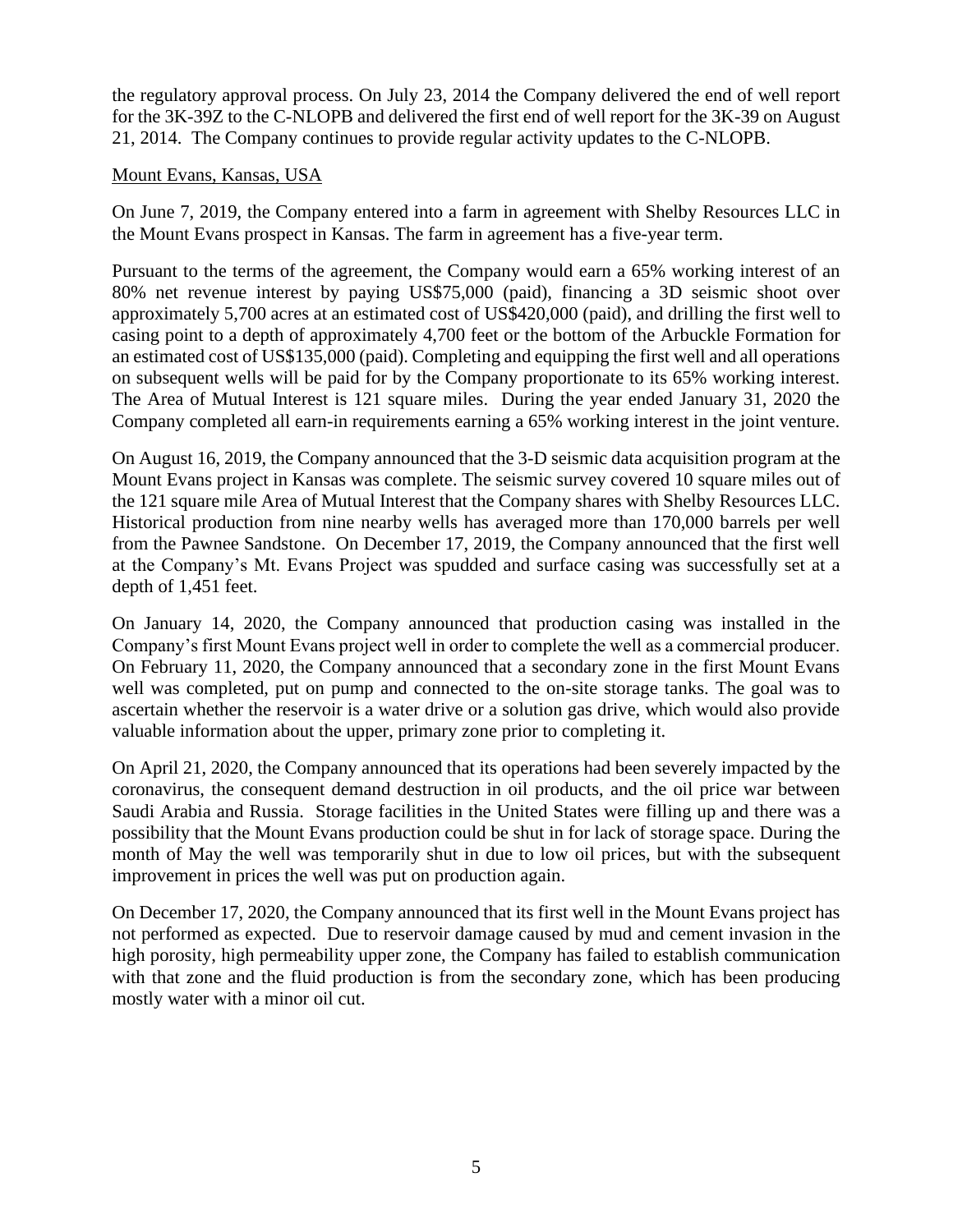On September 13, 2021, the Company announced that it and its partner have elected to plug and abandon the second well (which commenced drilling in February 2021) and the third well (which commenced drilling in September 2021), at the Mount Evans project at a total depth of 4,415 feet. Due to the under performance of the wells at the Mount Evans project, the Company has decided to abandon the project and has written off the previously capitalized cost of \$1,494,834 during the year ended January 31, 2022.

#### Pratt County, Kansas, USA

On March 10, 2022, the Company announced that it has committed to participate in the first of three oil and gas prospects in Pratt County, Kansas, operated by Shelby Resources LLC. Participation in the first prospect will give the Company the option of participating in the other two prospects in the package. The Company will receive a 6.5% working interest in the prospect in exchange for acquisition and drilling costs of approximately \$50,000. The first well commenced drilling on March 22, 2022. On April 6, 2022, the Company announced that production casing was being installed on the first Pratt County well and that an attempt was made to complete the well as a commercial producer. On May 25, 2022, the Company announced that production testing is underway.

On April 14, 2022, the Company announced that it has elected to exercise its option to participate in the second Pratt County prospect. Total acquisition and drilling costs of approximately US\$32,000 will earn a working interest of 6.5% of an 81% net revenue interest in the well and possible offset locations. The well was expected to be spudded in late April or early May. A shortage of drilling crews has caused the expected spud date to be put back to mid-June.

# **OVERALL PERFORMANCE**

As at January 31, 2022, the Company's cash and cash equivalents position was \$46,601 compared to \$104,110 at January 31, 2021 as a result of a private placement completed during the year which was offset by the operating costs and oil and natural gas acquisition and exploration costs incurred.

The Company relies on equity financings to fund its operations. At January 31, 2022, the Company's working capital deficiency was \$94,654. The Company has decided to abandon the wells at the Mount Evans project in Kansas, of which the Company has earned a 65% working interest of an 80% net revenue interest, and will also continue to focus on the maintenance of its interest in EL 1070. The Company intends to pursue other opportunities in the state of Kansas.

|                          | Jan 31 2022 | Jan 31 2021 | Jan 31 2020 |
|--------------------------|-------------|-------------|-------------|
| <b>Total Revenues</b>    | -           |             |             |
| Net loss                 | (2,002,845) | (326, 467)  | (3,039,149) |
| Comprehensive loss       | (2,007,806) | (370, 247)  | (3,041,559) |
| Loss per share           | (0.03)      | (0.01)      | (0.06)      |
| <b>Total Assets</b>      | 132,829     | 1,374,710   | 1,473,443   |
| <b>Total Liabilities</b> | 242,791     | 152,222     | 373,325     |

# **SELECTED ANNUAL INFORMATION**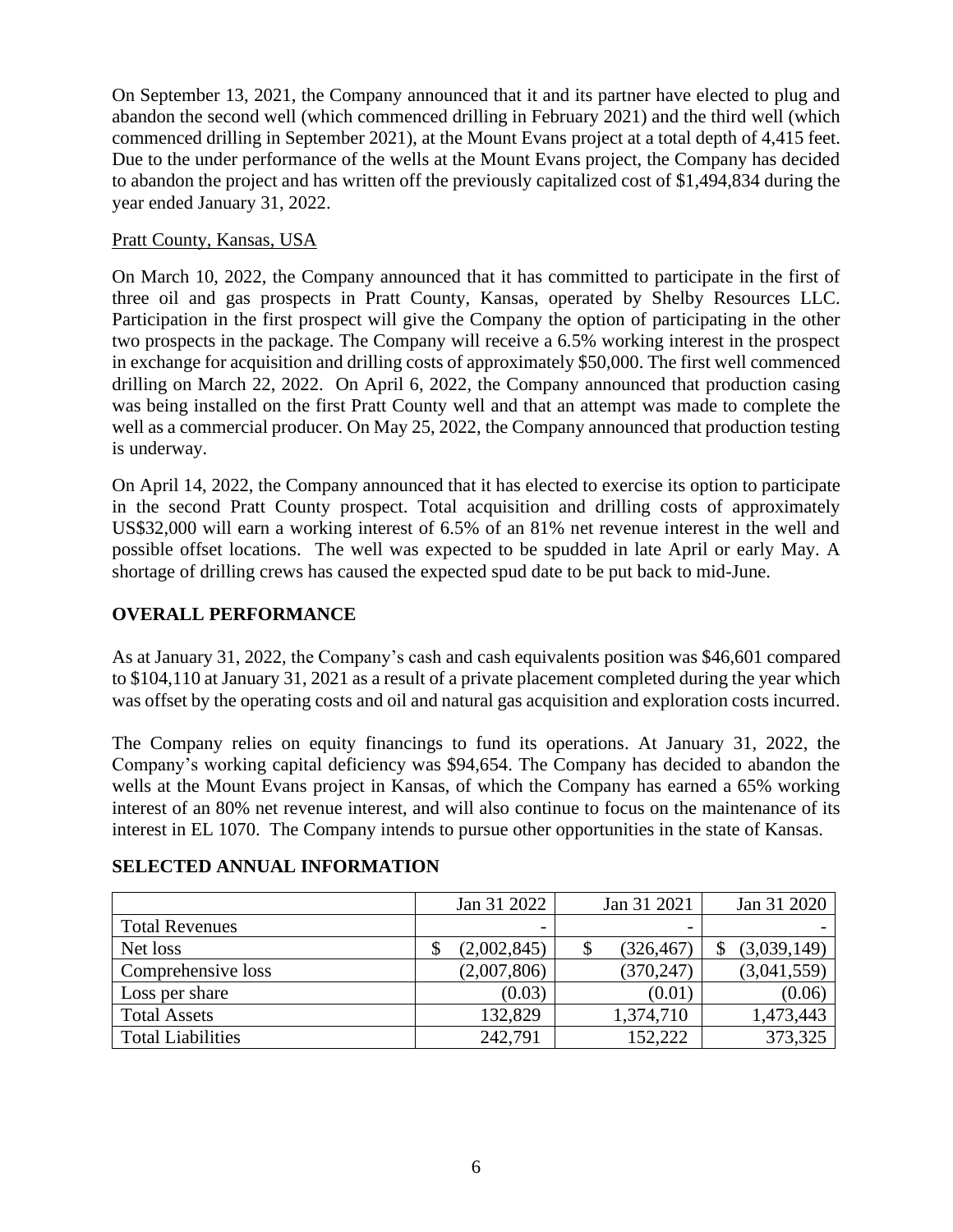#### **SUMMARY OF QUARTERLY RESULTS**

#### For the three months ended January 31, 2022 October 31, 2021 July 31, 2021 April 30, 2021 Revenues (in thousands)  $\begin{array}{ccc}\n\text{8} & -\text{9} & -\text{9} \\
\text{Net loss (in thousands)} & \text{9} & \text{1.653}\n\end{array}$  (1.653) Net loss (in thousands)<br>
Net loss per share (basic & fully diluted)<br>  $\frac{1}{3}$  (1,653)\$ (68)\$ (51) \$ (231)<br>
(0.00)\$ (0.00) \$ (0.00) Net loss per share (basic & fully diluted)  $\qquad$   $\qquad$   $(0.02)$   $\qquad$   $(0.00)$   $\qquad$   $(0.00)$   $\qquad$   $(0.00)$   $(0.00)$ Total assets (in thousands)  $$$  1,737\$ 1,726 \$ 1,754 Shareholders' equity (deficiency) (in thousands) \$ (110)\$ 1,508\$ 1,586 \$ 1,620 For the three months ended January 31, 2021 October 31, 2020 July 31, 2020 April 30, 2020 Revenues (in thousands)  $\qquad$   $\qquad$   $\qquad$   $\qquad$   $\qquad$   $\qquad$   $\qquad$   $\qquad$   $\qquad$   $\qquad$   $\qquad$   $\qquad$   $\qquad$   $\qquad$   $\qquad$   $\qquad$   $\qquad$   $\qquad$   $\qquad$   $\qquad$   $\qquad$   $\qquad$   $\qquad$   $\qquad$   $\qquad$   $\qquad$   $\qquad$   $\qquad$   $\qquad$   $\qquad$   $\qquad$   $\qquad$   $\qquad$  Net loss (in thousands)  $\frac{1}{2}$  (79) \$ (84) \$ (97) \$ (66) Net loss per share (basic & fully diluted)  $\qquad$  \$ (0.00) \$ (0.00) \$ (0.00) \$ (0.00) Total assets (in thousands) <br>
Shareholders' equity (in thousands) <br>
S 1,375\$ 1,470\$ 1,498 \$ 1,333<br>
1,36 \$ 1,162 Shareholders' equity (in thousands)  $\qquad$  \$ 1,222\$ 1,349\$ 1,356 \$ 1,162

#### **Quarterly Financial Information (unaudited)**

#### **Results of Operations**

During the year ended January 31, 2022, the Company recorded a net loss of \$2,002,845 (\$0.03 per share) compared to a net loss of \$326,467 (\$0.01 per share) for the 2021 fiscal year. During the year ended January 31, 2022, the Company had no revenues from operations but received \$10,094 from interest and other income (2021 - \$286). The net loss during the year ended January 31, 2022 was higher, due to the oil and natural gas impairment of \$1,494,834 and share-based compensation expense of \$176,941 recorded during the current year.

Overall, excluding oil and natural gas impairment, share-based compensation and depreciation, the loss from operations for the year ended January 31, 2022 was \$339,820 compared to the loss of \$325,057 for the year ended January 31, 2021.

#### *Exploration and evaluation cost*

The Company incurred \$113,277 in exploration and evaluation cost during the year ended January 31, 2022, compared to \$22,527 during the 2021 fiscal year. As the Company wrote off all previously capitalized cost related to the EL 1070 in 2020, all exploration and evaluation cost related to the project was expensed in 2022 and 2021.

#### *Oil and natural gas property impairment*

The Company recorded \$1,494,834 in oil and natural gas property impairment during the year ended January 31, 2022, compared to \$nil recorded during the 2021 fiscal year. In 2022, the Company wrote off the previously capitalized cost of \$1,494,834 related to the Mount Evans project, as no substantive expenditure on further exploration has been planned and the Company has abandoned the project.

#### *Investor relations*

The Company incurred \$nil in investor relations activities during the year ended January 31, 2022, compared to \$18,043 incurred during the 2021 fiscal year. The costs incurred in 2021 were in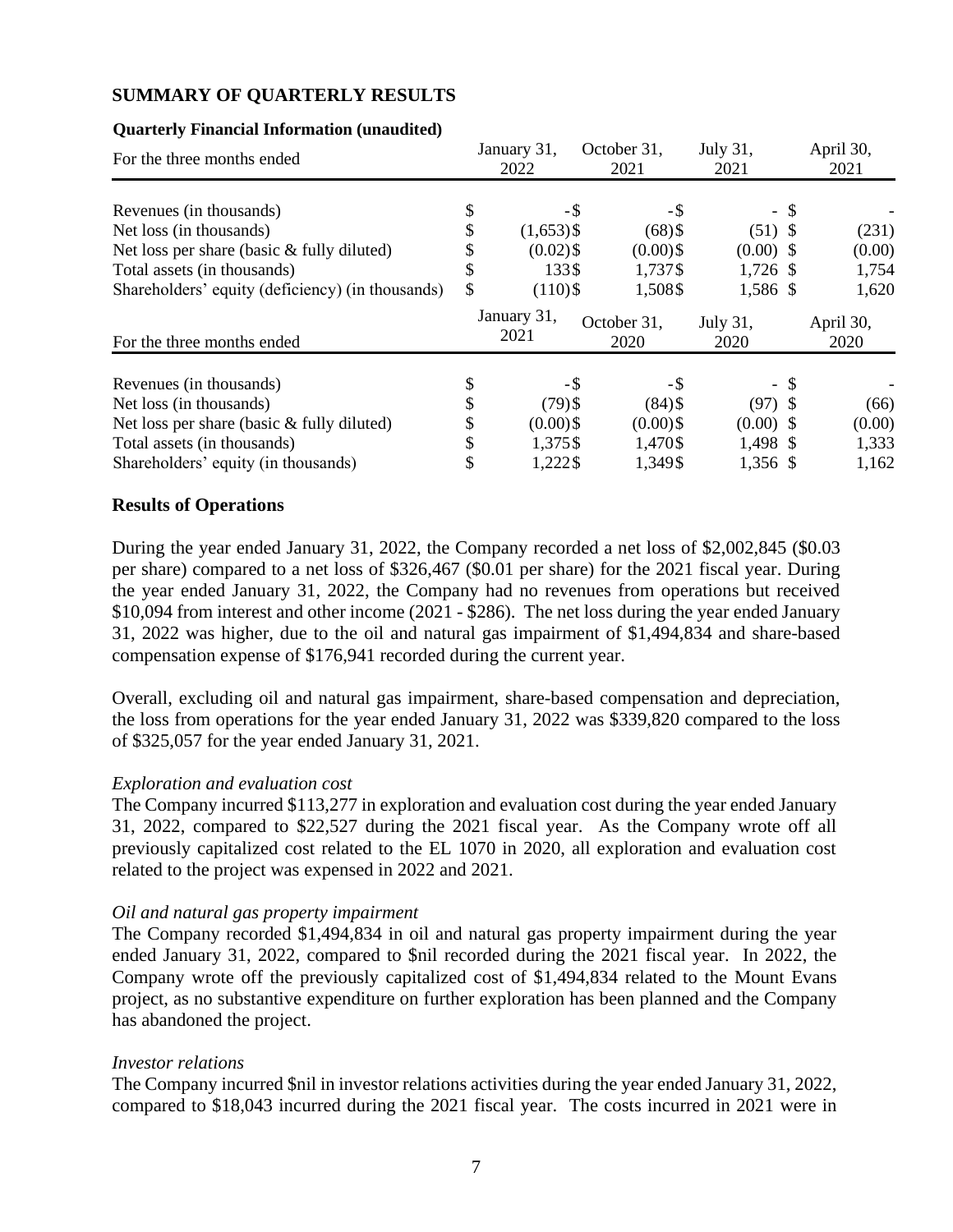order to raise the corporate awareness of the Company, while no such activities were planned for the current year.

#### *Management fees*

Management fees decreased by \$31,199 to \$51,142 for the year ended January 31, 2022 in comparison to \$82,341 for the 2021 fiscal year, because the CEO of the Company has temporarily ceased taking a salary since March 2020 in order to conserve cash.

#### *Professional fees*

Professional fees decreased by \$9,746 to \$27,661 for the year ended January 31, 2022 in comparison to \$37,407 for the 2021 fiscal year, as a result of lower business activities. The professional fees incurred during the 2021 fiscal year were primarily due to costs associated with the acquisition of the 65% working interest of an 80% net revenue interest in the Mount Evans project in Kansas.

#### *Share-based compensation*

The Company incurred \$176,941 in share-based compensation during the year ended January 31, 2022, compared to \$177 incurred during the 2021 fiscal year. 2,100,000 stock options were granted on March 5, 2021.

# **FOURTH QUARTER**

Excluding depreciation and impairment, there were \$157,842 of administrative expenses during the fourth quarter of fiscal 2022, compared to the \$79,427 expended in the fourth quarter of fiscal 2021. The administrative expenses during the fourth quarter of fiscal 2022 were higher, primarily due to exploration and evaluation costs incurred during the quarter. As the Company wrote off all previously capitalized cost related to the EL 1070 in 2020, all exploration and evaluation cost related to the project was expensed in 2022 and 2021.

# **FINANCING ACTIVITIES**

In April 2020 the Company received a loan of \$40,000 through the Canadian Emergency Business Account Program ("CEBA Loan"), which provides financial relief for Canadian small businesses during the COVID-19 pandemic. The CEBA Loan has an initial term date on December 31, 2022 (the "Initial Term Date") and may be extended to December 31, 2025. The CEBA Loan is nonrevolving, with an interest rate being 0% per annum prior to the Initial Term Date and 5% per annum thereafter during any extended term, which is calculated daily and paid monthly. The CEBA Loan can be repaid at any time without penalty and, if at least 75% of the CEBA Loan is paid prior to the Initial Term Date, the remaining balance of the CEBA Loan will be forgiven. The Company expects to repay the CEBA Loan prior to the Initial Term Date and therefore has recorded a forgiveness of government loan for \$10,000 during the year ended January 31, 2022, reducing the outstanding balance to \$30,000.

On June 17, 2020, the Company closed a non-brokered private placement and issued 4,257,500 units at \$0.08 per unit for total gross proceeds of \$340,600. Each unit consisted of one share and one share purchase warrant. Each full warrant is exercisable at a price of \$0.10 with an expiry on the third anniversary of the date of closing of the transaction. The Company incurred finder's fees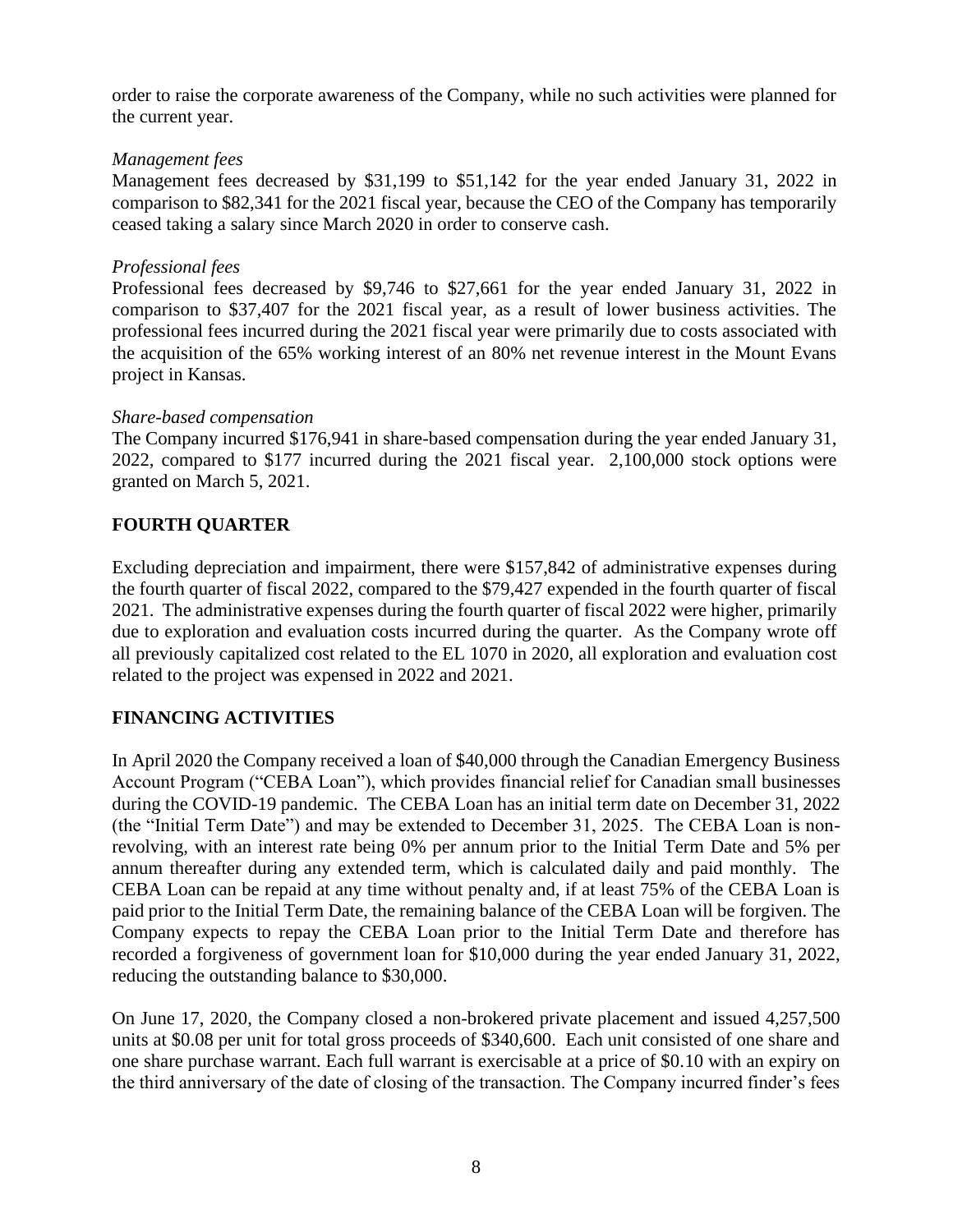of \$7,560 associated with the private placement. The Company also issued 94,500 broker warrants, each entitling the holder to subscribe for one common share at \$0.10 per share until June 17, 2021.

During the year ended January 31, 2021, the Company issued 1,555,000 common shares pursuant to exercise of warrants for total gross proceeds of \$159,400.

On February 24, 2021, the Company closed a non-brokered private placement and issued 5,335,354 units for total gross proceeds of \$373,475. Each unit consisted of one share and one share purchase warrant. Each full warrant is exercisable at a price of \$0.10 with an expiry on the third anniversary of the date of closing of the transaction. The Company incurred finder's fees of \$2,550 associated with the private placement. The Company also issued 36,428 broker warrants. Each warrant is exercisable at \$0.10 per share until February 24, 2022.

During the year ended January 31, 2022, the Company issued 2,125,000 common shares pursuant to exercise of warrants for total gross proceeds of \$127,500.

# **LIQUIDITY AND CAPITAL RESOURCES**

As at January 31, 2022, the Company had cash and cash equivalents of \$46,601 and a working capital deficiency of \$94,654. As at January 31, 2022, the Company's share capital was \$62,675,239 (2021 - \$62,063,986) representing 72,582,014 (2021 – 65,121,660) issued and outstanding common shares without par value. The Company's deficit was \$79,561,199 as at January 31, 2022 (2021 - \$77,558,354).

During the year ended January 31, 2022, net cash used in operating activities was \$246,265 while \$306,751 was spent on oil and natural gas exploration expenditures as part of investing activity. Net cash from financing activities was \$498,425 which included net proceeds received of \$370,925 from a private placement and proceeds of \$127,500 from exercise of warrants.

The Company has a need for equity capital and financing for working capital and exploration and development of its properties. Due to continuing operating losses, the Company's continuance as a going concern is dependent upon its ability to obtain adequate financing and to reach profitable levels of operation. To continue as a going concern, the Company needs to raise the capital necessary to continue in its oil and natural gas exploration business and ultimately to achieve positive cash flow from operations. In the current economic market, there is no certainty that management will be successful in these efforts. In March 2020, there was a global pandemic outbreak of COVID-19. The actual and threatened spread of the virus globally has had a material adverse effect on the global economy and specifically, the regional economies in which the Company operates. The pandemic could result in delays in the course of business, including potential delays to its exploration efforts and programs, and could have a negative impact on the stock market, including trading prices of the Company's shares and its ability to raise new capital. It is not possible for the Company to predict the duration or magnitude of the adverse results of the outbreak and its effects on the Company's business or results of operations at this time. These factors indicate the existence of a material uncertainty that may give rise to significant doubt about the Company's ability to continue as a going concern.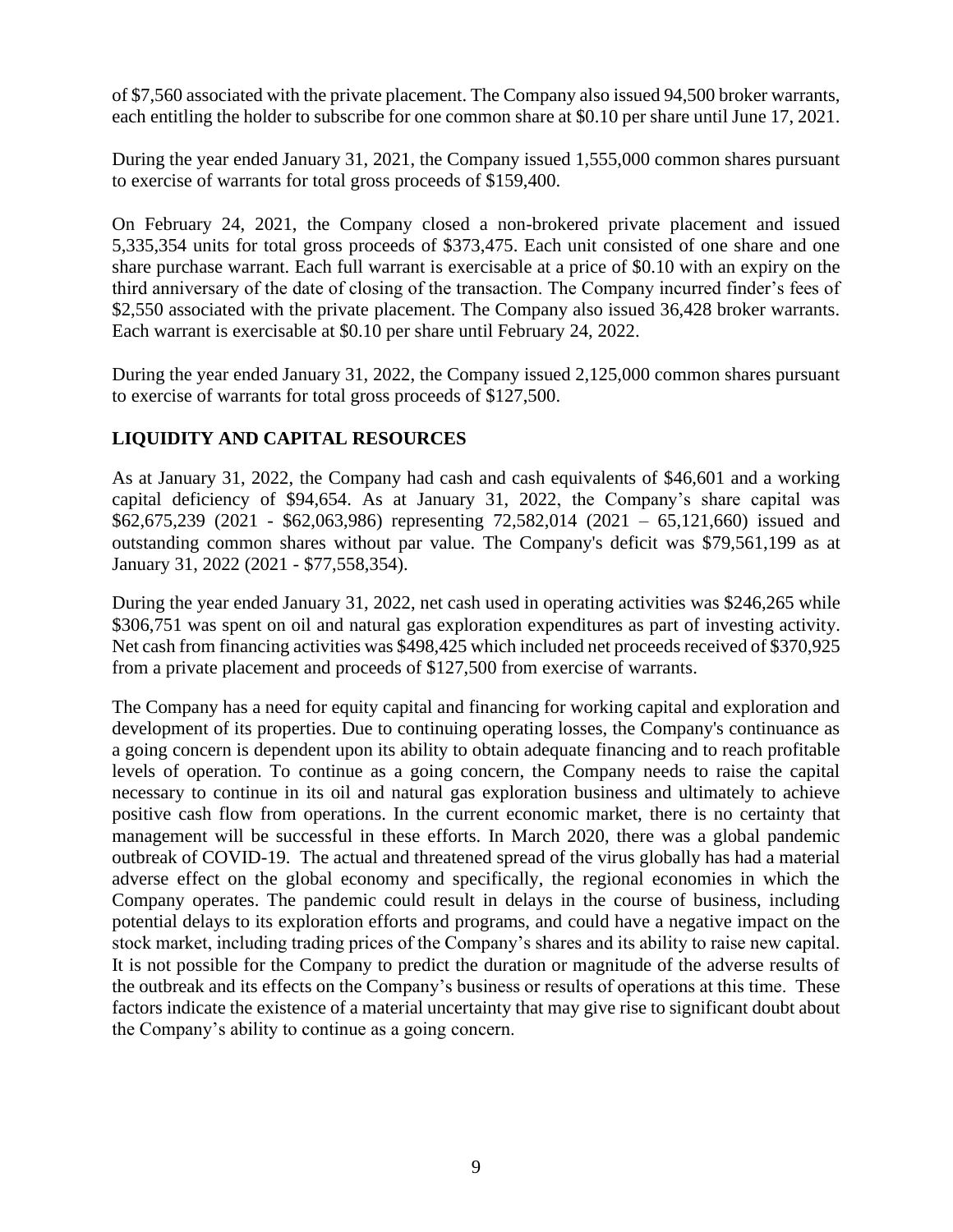# **CAPITAL EXPENDITURES**

The Company incurred oil and natural gas exploration costs of \$306,751 (2021 - \$464,915) and equipment purchases of \$nil (2021 - \$1,338) during the year ended January 31, 2022. Pursuant to the terms of the farm-in agreement for the Mount Evans project in Kansas, the Company had completed the requirement to finance a 3D seismic shoot over approximately 5,700 acres at an estimated cost of US\$420,000, and drill the first well to casing point to a depth of approximately 4,700 feet or the bottom of the Arbuckle Formation for an estimated cost of US\$135,000. All operations on subsequent wells were paid for by the Company proportionate to its 65% working interest.

The Company has committed to spending \$50,000 of acquisition and drilling costs for the first Pratt County prospect and US\$32,000 of acquisition and drilling costs for the second prospect.

#### **OFF-BALANCE SHEET TRANSACTIONS**

The Company has no off balance sheet transactions.

#### **COMMITMENTS AND CONTINGENCIES**

The Company was named as a defendant in a \$3,414,000 lawsuit relating to seismic data which the litigant, Geophysical Services Inc. claims was disclosed by NWest Oil & Gas Inc. ("NWest") to the Company when the Company acquired certain acreage from NWest in a prior year. Management believes the claim to be frivolous towards the Company and without merit. The Company has filed a Summary Dismissal Application with the Alberta Court. A date for hearing of this Application has not been set. No loss provision has been recorded.

#### **RELATED PARTY TRANSACTIONS**

|                          | January 31,<br>2022 | January 31,<br>2021 |
|--------------------------|---------------------|---------------------|
| Management salaries      | 46,328<br>S.        | 53,209<br>S         |
| Professional fees        | 19,864              | 15,207              |
| Share-based compensation | 50,554              |                     |
|                          | \$116,746           | 68,416              |

#### **SUBSEQUENT EVENT**

On March 22, 2022, the Company closed a non-brokered private placement and issued 18,116,667 units for total gross proceeds of \$543,500. Each unit consisted of one share and one share purchase warrant. Each full warrant is exercisable at a price of \$0.05 with an expiry on the third anniversary of the date of closing of the transaction. A finders fee of \$13,920 and 444,000 Finders Warrants were paid pursuant to the private placement.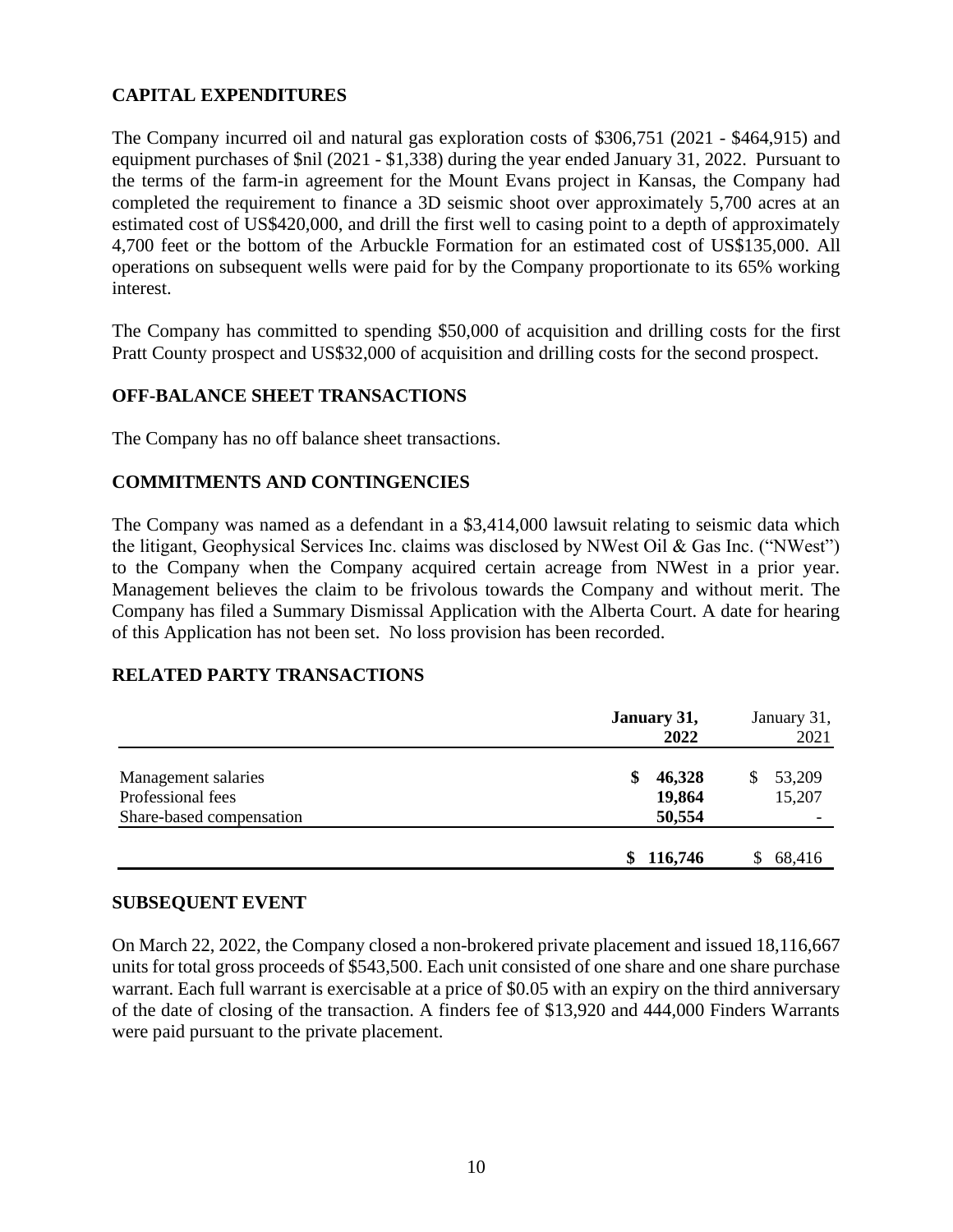# **CRITICAL ACCOUNTING ESTIMATES**

#### *Income taxes*

Preparation of the consolidated financial statements involves determining an estimate of, or provision for, income taxes. The process also involves making an estimate of taxes currently payable and taxes expected to be payable or recoverable in future periods, referred to as deferred taxes. Deferred taxes result from the effects of temporary differences due to items that are treated differently for tax and accounting purposes. The tax effects of these differences are reflected in the consolidated balance sheet as deferred tax assets and liabilities. An assessment must also be made to determine the likelihood that the Company's future taxable income will be sufficient to permit the recovery of deferred tax assets. To the extent that such recovery is not probable, recognized deferred tax assets must be reduced to the recoverable amount. Judgement is required in determining the provision for income taxes and recognition of deferred tax assets and liabilities. Management must also exercise judgement in its assessment of continually changing tax interpretations, regulations and legislation, to ensure deferred tax assets and liabilities are complete and fairly presented. The effects of differing assessments and applications could be material.

# **FINANCIAL INSTRUMENTS**

The Company manages its exposure to a number of different financial risks arising from its operations as well as its use of financial instruments including market risks (foreign currency exchange rate and interest rate), credit risk and liquidity risk through its risk management strategy. The objective of the strategy is to support the delivery of the Company's financial targets while protecting its future financial security and flexibility.

Financial risks are primarily managed and monitored through operating and financing activities and, if required, through the use of derivative financial instruments. The Company does not use derivative financial instruments for purposes other than risk management. The financial risks are evaluated regularly with consideration to changes in the key economic indicators and up-to-date market information.

# *Market Risk*

Market risk is the risk or uncertainty arising from possible market price movements and their impact on the future performance of the business. The Company may use derivative financial instruments such as foreign exchange contracts and interest rate swaps to manage certain exposures, of which there are none outstanding as at year end. These market risks are evaluated by monitoring changes in key economic indicators and market information on an on-going basis.

# *Liquidity Risk*

Liquidity risk encompasses the risk that a company cannot meet its financial obligations in full. The Company's main sources of liquidity are cash funds derived from its common stock issuances. These funds are primarily used to finance working capital, operating expenses, capital expenditures, and acquisitions.

The Company manages its liquidity risk by regularly monitoring its cash flows from operating activities and holding adequate amounts of cash.

Accounts payable and accrued liabilities are current financial instruments expected to be settled in the normal course of operations, and are all due within one year.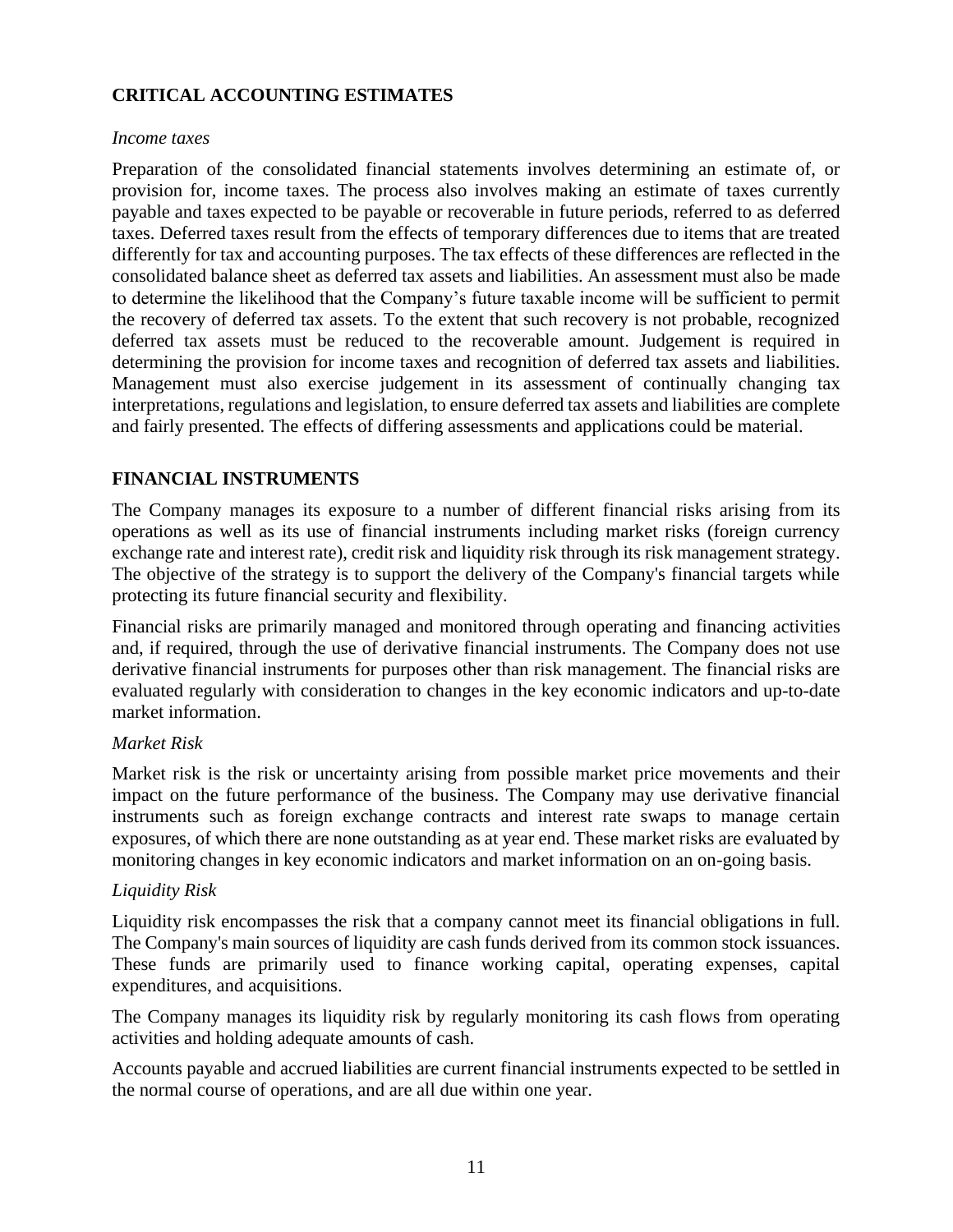As at January 31, 2022 the Company held cash and cash equivalents of \$46,601 to settle current liabilities of \$174,634. The Company's working capital deficiency at January 31, 2022 was \$94,654.

#### *Interest Rate Risk*

Interest rate risk is the risk that the cash flows of a financial instrument will fluctuate due to changes in market interest rates. The Company has cash in term deposits and government loan payable at fixed rates of interest.

#### *Credit Risk*

Credit risk is the risk that one party to a financial instrument will fail to discharge an obligation and cause the other party to incur a financial loss. Financial instruments that potentially subject the Company to credit risk consist of cash and accounts receivable. The Company has reduced its credit risk by investing its cash with two major Canadian chartered banks.

#### *Fair Value*

The carrying value of the Company's financial instruments are considered to be representative of their fair value due to their short-term nature.

# **CAPITAL MANAGEMENT**

The Company identifies capital as share capital and cash. The Company raises capital through private and public share offerings and related party loans and advances. Capital is managed in a manner consistent with the risk criteria and policies provided by the board of directors and followed by management. All sources of financing and major expenditures are analyzed by management and approved by the board of directors.

The Company's primary objectives when managing capital is to safeguard and maintain the Company's financial resources for continued operations and to fund expenditure programs to further advance oil and natural gas property interests.

The Company is meeting its objective of managing capital through detailed review and due diligence on all potential acquisitions, preparing short-term and long-term cash flow analysis to maintain sufficient resources.

The Company is able to scale its expenditure programs and the use of capital to address market conditions by reducing expenditure and the scope of operations during periods of commodity pricing decline and economic downturn.

There are no externally imposed capital restrictions and no changes in approach.

# **RISKS AND UNCERTAINTIES**

The Company's principal activity is oil and natural gas exploration and development. Companies in this industry are subject to many and varied kinds of risks, including but not limited to, environmental, commodity prices, political and economic.

The Company has no significant source of operating cash flow and no revenue from operations. The Company has not determined whether its resource properties contain reserves that are economically recoverable. The Company has limited financial resources. Substantial expenditures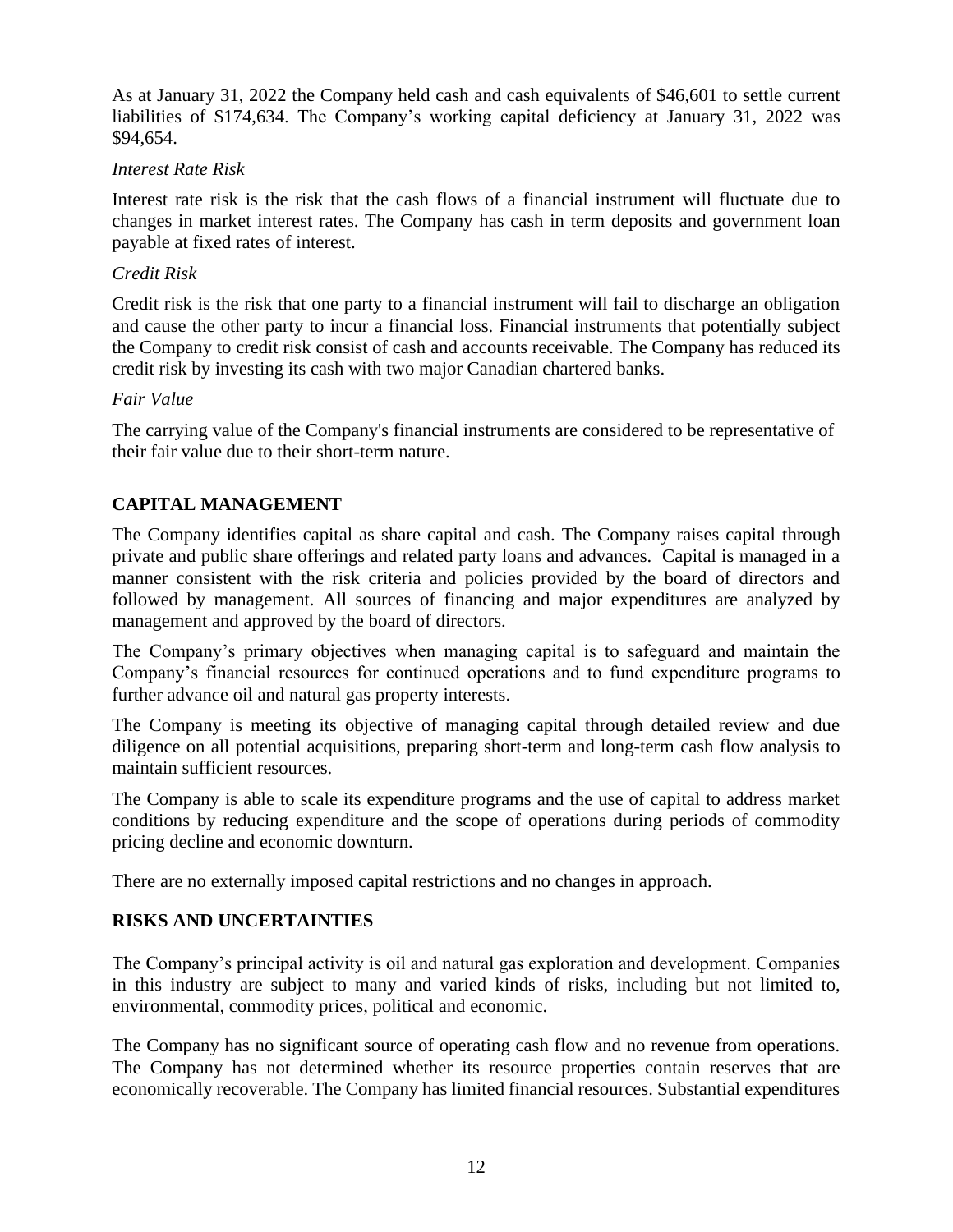are required to be made by the Company to establish reserves. The property interests that the Company has or has an option to earn an interest in are in the exploration stage only. Oil and natural gas exploration involves a high degree of risk and few properties, which are explored, are ultimately developed. Exploration of the Company's properties may not result in any discoveries of commercial bodies of resources. If the Company's efforts do not result in any discovery of commercial resources, the Company will be forced to look for other exploration projects or cease operations.

In March 2020 there was a global pandemic outbreak of COVID-19. The actual and threatened spread of the virus globally has had a material adverse effect on the global economy and specifically, the regional economies in which the Company operates. The pandemic could result in delays in the course of business, including potential delays to its exploration efforts and programs, and could have a negative impact on the stock market, including trading prices of the Company's shares and its ability to raise new capital. It is not possible for the Company to predict the duration or magnitude of the adverse results of the outbreak and its effects on the Company's business or results of operations at this time.

The Company's business financial condition and results of operations may be further negatively affected by economic and other consequences from Russia's military action against Ukraine and the sanctions imposed in response to that action in late February 2022. While the Company expects any direct impacts of the conflict in the Ukraine to the business to be limited, the indirect impacts on the economy and on the oil and gas industry and other industries in general could negatively affect the business and may make it more difficult for it to raise equity or debt financing. There can be no assurance that the Company will not be impacted by adverse consequences that may be brought about on its business, results of operations, financial position and cash flows in the future.

The Company may be subject to risks which could not reasonably be predicted in advance. Events such as labour disputes, environmental issues, natural disasters or estimation errors are prime examples of industry related risks.

The Company is in the business of oil and natural gas exploration and as such, its prospects are largely dependent on movements in the price of oil and natural gas. Prices fluctuate on a daily basis and are affected by a number of factors beyond the control of the Company. The resource exploration industry in general is a competitive market and there is no assurance that, even if commercial quantities of proven and probable reserves are discovered, a profitable market may exist. Due to the current grassroots nature of its operations, the Company does not enter into price hedging programs.

The Company is subject to the laws and regulations relating to environmental matters in all jurisdictions in which it operates, including provisions relating to property reclamation, discharge of hazardous material and other matters.

# **ENVIRONMENTAL RISKS AND HAZARD**

All phases of the Company's exploration operations are subject to environmental regulations in the jurisdictions it operates. Environmental legislation is evolving in a manner which will require stricter standards and enforcement, increased fines and penalties for non-compliance, more stringent environmental assessments of proposed projects and a heightened degree of responsibility for companies and their officers, directors and employees. There is no assurance that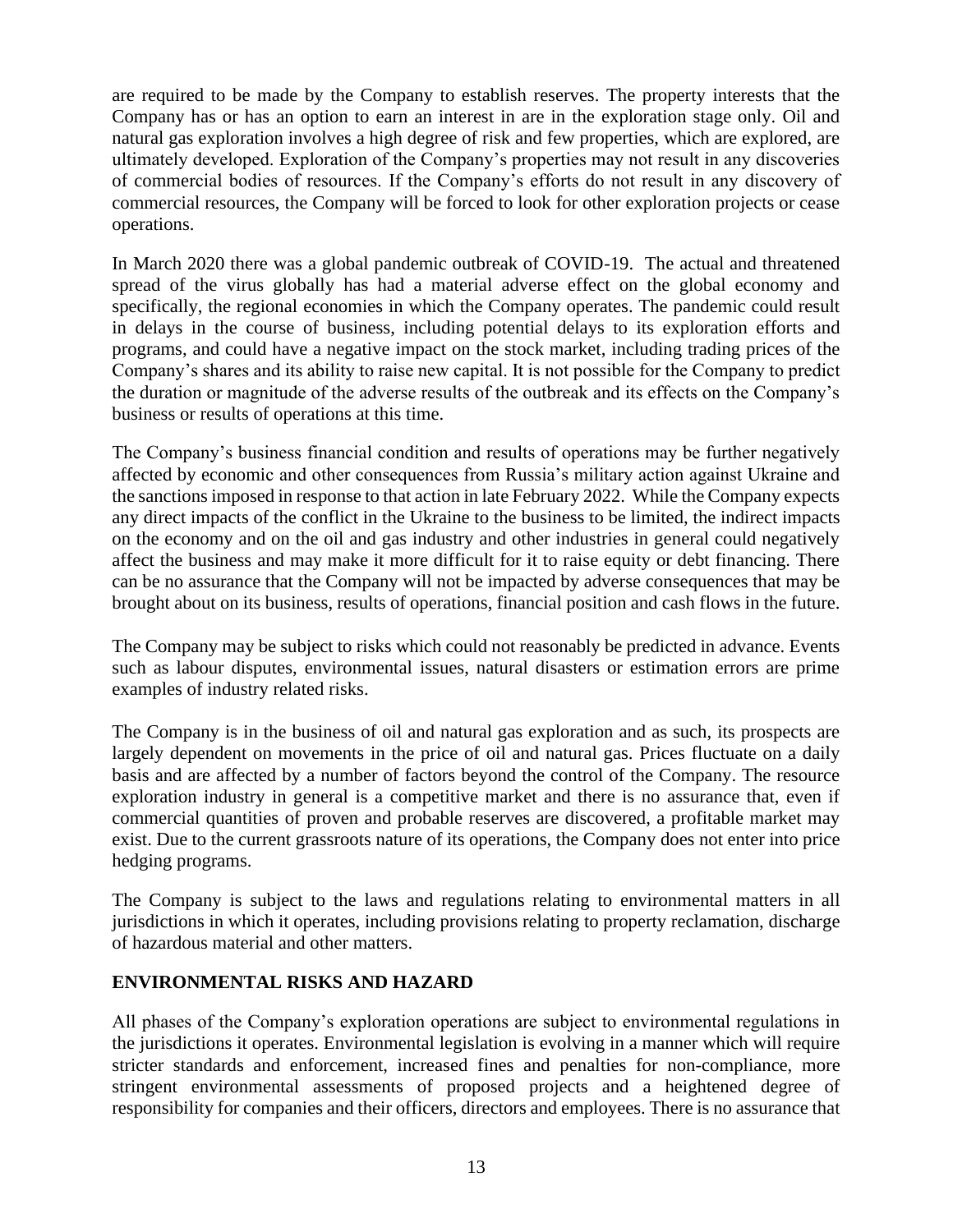future changes in environmental regulation, if any, will not adversely affect the Company's operations. Environmental hazards may exist on the properties on which the Company holds interests, which are unknown to the Company at present and which may have been caused by previous or existing owners or operators of the properties. The Company may become liable for such environmental hazards caused by previous owners and operators of the properties even where it has attempted to contractually limit its liability. Government approvals and permits are currently and may in the future be required in connection with the Company's operations. To the extent such approvals are required and not obtained; the Company may be curtailed or prohibited from proceeding with planned exploration or development of oil and natural gas properties. Failure to comply with applicable laws, regulations and permitting requirements may result in enforcement actions thereunder, including orders issued by regulatory or judicial authorities which may cause operations to cease or be curtailed and may include corrective measures requiring capital expenditures, installation of additional equipment, or remedial actions. Parties engaged in oil and natural gas operations may be required to compensate those suffering loss or damage by reason of the oil and natural gas activities and may have civil or criminal fines or penalties imposed for violations of applicable laws or regulations.

Amendments to current laws, regulations and permits governing operations and activities of oil and natural gas companies, or more stringent implementation thereof, could have a material adverse impact on the Company and cause increases in exploration expenses, capital expenditures and production costs. They may also cause a reduction in levels of production at producing properties or they may require abandonment or delays in development of new oil and natural gas properties.

|                                      | <b>Number Issued and</b><br>Outstanding<br>May 26, 2022 | <b>Number Issued and</b><br>Outstanding<br><b>January 31, 2022</b> |
|--------------------------------------|---------------------------------------------------------|--------------------------------------------------------------------|
| Common Shares issued and outstanding | 90,698,681                                              | 72,582,014                                                         |
| Warrants to purchase Common shares   | 34,875,396                                              | 16,351,157                                                         |
| Options to purchase Common Shares    | 6,200,000                                               | 6,200,000                                                          |
| <b>Fully Diluted</b>                 | 131,774,077                                             | 95, 133, 171                                                       |

**OUTSTANDING SHARE DATA**

# For additional detail, see Note 8 of the consolidated financial statements.

# **OFFICERS CERTIFICATION OF EVALUATION OF DISCLOSURE CONTROLS**

Disclosure controls and procedures are intended to provide reasonable assurance that information required to be disclosed is recorded, processed, summarized, and reported within the time periods specified by securities regulations and that the information required to be disclosed is accumulated and communicated to management. Internal controls over financial reporting are intended to provide reasonable assurance regarding the reliability of financial reporting and the preparation of financial statements for external purposes in accordance with IFRS. In connection with National Instrument 52-109 (Certificate of Disclosure in Issuer's Annual and Interim Filings) ("NI 52- 109"), the Chief Executive Officer and Chief Financial Officer of the Company have filed a Venture Issuer Basic Certificate with respect to the financial information contained in the annual